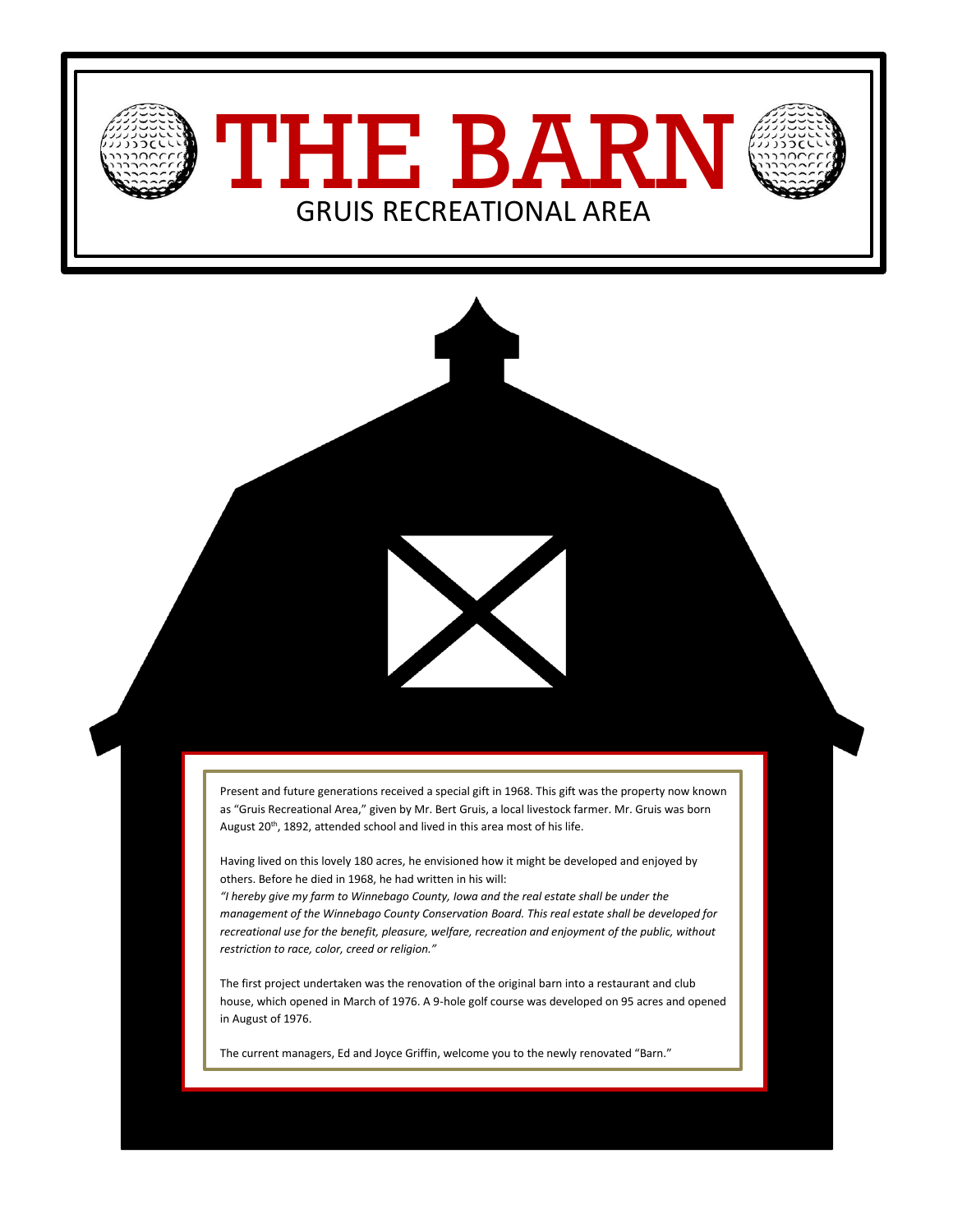| <b>DRINKS</b> |  |  |
|---------------|--|--|
|---------------|--|--|

| <b>FOUNTAIN:</b>       | 1              |
|------------------------|----------------|
| COKE                   |                |
| DIET COKE              |                |
| <b>SPRITE</b>          |                |
| <b>SPRITE ZERO</b>     |                |
| LEMONADE               |                |
| <b>CLUB SODA</b>       |                |
|                        |                |
| <b>ORANGE JUICE</b>    | $\mathfrak z$  |
| <b>CRANBERRY JUICE</b> | $\mathfrak{p}$ |
| PINEAPPLE JUICE        | 2              |

| <b>COFFEE</b> |  |
|---------------|--|
| <b>TEA</b>    |  |
| <b>MILK</b>   |  |
|               |  |

| BOTTLED POP   | 2 |
|---------------|---|
| BOTTLED WATER | 1 |
| RED BULL      | ર |
| LIQUID ICE    | ર |

## SIGNATURE DRINKS



malibu rum, blue curacao and pineapple juice garnished with a lemon



tequila, triple sec, and eddy's homemade margarita mix garnished with a lime

titonka BREWing company ON TAP

served in a frosted mug

| 4 |
|---|
| 4 |
|   |



#### **A ROUND OF BEERS FOR THE KITCHEN SAFF**

**6**

THEY WORK HARD MAKING YOUR FOOD, SO IF YOU LIKED WHAT YOU HAD AND WANT A WAY TO SAY THANKS TO OUR KITCHEN STAFF, THIS IS HOW YOU CAN DO IT!

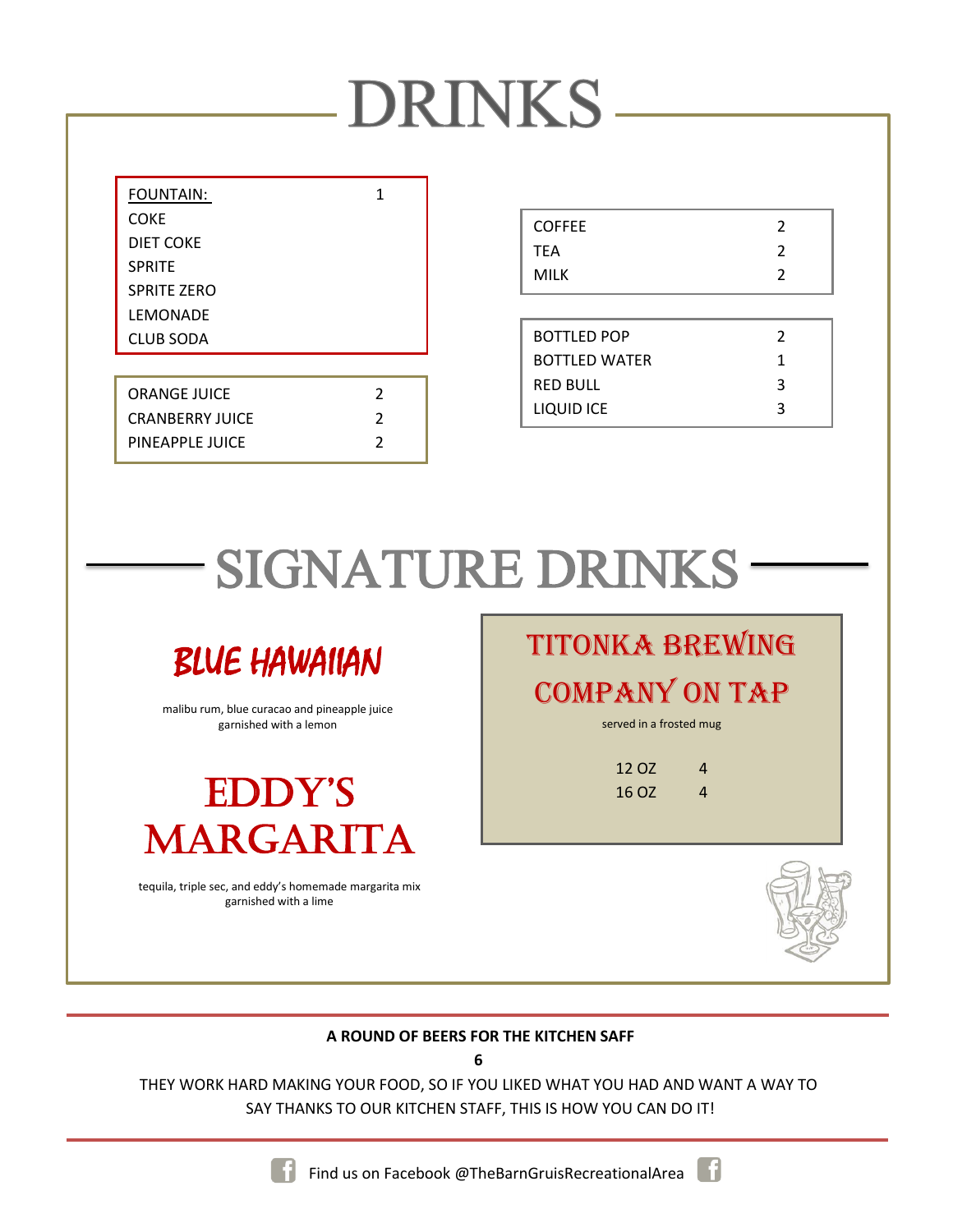## **MAINS-**



| <b>BURGER</b>                                                                  | 10 |
|--------------------------------------------------------------------------------|----|
| fresh angus ground beef patty on a toasted bun                                 |    |
| cheeseburger                                                                   | 11 |
| applewood bacon cheeseburger                                                   | 12 |
| UFF DA BURGER                                                                  | 15 |
| double bacon cheeseburger                                                      |    |
| ULTIMATE BIRDIE BURGER                                                         | 14 |
| fresh grilled burger topped w/ cheesy tots,                                    |    |
| bacon, fried egg                                                               |    |
| <b>OLIVE BURGER</b>                                                            | 12 |
| green olives, sour cream sauce, pepper jack                                    |    |
| THE BARN BURGER                                                                | 11 |
| fresh grilled burger w/ veggies                                                |    |
| <b>PIZZA BURGER</b>                                                            | 12 |
| fresh grilled patty topped w/warm pizza sauce, mozzarella<br>cheese, pepperoni |    |
| JALAPENO BURGER                                                                | 12 |
| fresh grilled patty w/ pepper jack cheese<br>and jalapenos                     |    |
| <b>MUSHROOM ONION &amp; SWISS</b>                                              | 12 |



(all choice cut beef served with a choice of any two sides tender and mouthwatering)

#### RIBEYE

| 12 OZ | current market value |
|-------|----------------------|
| 16 OZ | current market value |

### **LITTLES MENU**

(ages 12 & under)

| <b>CHEESE BURGER</b>    |   |
|-------------------------|---|
| w/ french fries         |   |
| 2 STRIPS                |   |
| w/ french fries         |   |
| <b>MAC &amp; CHEESE</b> | 5 |
| MINI CORN DOGS          | 5 |
| w/ french fries         |   |
|                         |   |

### SANDWICH BOARD

| (includes one side)                         |                      |    |
|---------------------------------------------|----------------------|----|
| <b>GRILLED CHICKEN BREAST</b>               |                      | 11 |
| grilled 6 oz breast served on a toasted bun |                      |    |
| CRISPY BREADED CHICKEN                      |                      | 10 |
| served on a toasted bun                     |                      |    |
| <b>PORKERS DELIGHT</b>                      |                      | 12 |
| grilled tenderloin on a toasted bun         |                      |    |
| BREADED PORK TENDERLOIN                     |                      | 12 |
| breaded and fried                           |                      |    |
| <b>BIG BOB FISH SANDWICH</b>                |                      | 12 |
| fried and served with tartar sauce          |                      |    |
| <b>STEAK SANDWICH</b>                       | current market value |    |
| 8-10 oz thin sliced ribeye on a toasted     |                      |    |
| hoagie bun w/ aujus                         |                      |    |
| PHILLY STEAK SANDWICH                       |                      | 14 |
| w/ grilled green pepper, onion,             |                      |    |
| provolone cheese on a toasted hoagie bun    |                      |    |



SHRIMP BASKET 14 served with choice of side

CRISPY CHICKEN STRIP BASKET 14 four strips served with choice of side

|   | SIDE SALAD                            |   |  |
|---|---------------------------------------|---|--|
|   | <b>GOURMET WHITE MAC &amp; CHEESE</b> | 5 |  |
| D | <b>FRENCH FRIES</b>                   |   |  |
| E | <b>TATOR TOTS</b>                     |   |  |
|   | <b>SWEET POTATO FRIES</b>             |   |  |
|   |                                       |   |  |